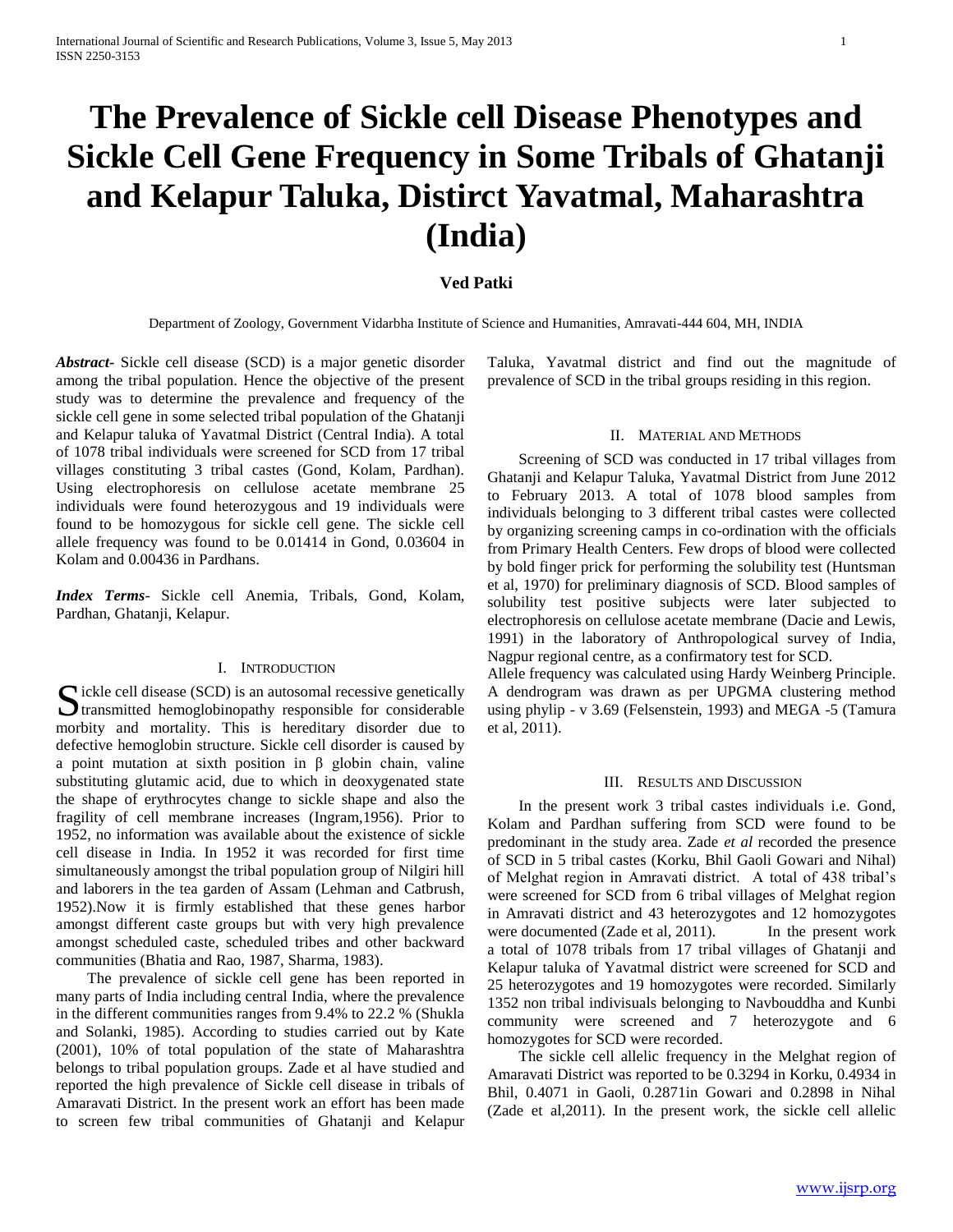frequency was found to be highest in the Kolams followed by Gonds and Pardhans(Table 1).

| Tribal casts            | Genotypic frequency                                  | Allelic frequency                    |
|-------------------------|------------------------------------------------------|--------------------------------------|
| Gond<br>$(n=495)$       | $AA = 0.9818$<br>$AS = 0.00808$<br>$SS = 0.0108$     | $p(A) = 0.98584$<br>$q(S) = 0.01414$ |
| Kolam<br>$(n=291)$      | $AA = 0.9553$<br>$AS = 0.0171$<br>$SS = 0.02749$     | $p(A) = 0.9553$<br>$q(S) = 0.03604$  |
| Pardhan<br>$(n=292)$    | $AA = 0.9691$<br>$AS = 0.0102$<br>$SS = 0.0205$      | $p(A) = 0.9742$<br>$q(S) = 0.00436$  |
| Navbouddha<br>$(n=344)$ | $AA=0.9767$<br>$AS = 0.008720$<br>$SS = 0.0145$      | $p(A)=0.98106$<br>$q(S) = 0.01886$   |
| Kunbi<br>$(n=1008)$     | $AA = 0.9950$<br>$AS = 0.003968$<br>$SS = 0.0009920$ | $p(A)=0.99698$<br>$q(S)=0.002976$    |

#### **Table 1: Showing the computed genotypic and allelic frequency of Normal and affected allele of the study Population.**

 The dendrogram was constructed using the genetic distance obtained from the sickle cell allele frequencies using UPGMA method. Pardhan, Gond and Kolams represent the indigenous, aboriginal, dark-skinned, Dravidian-speaking population of the Deccan, of which the Gonds are the most primitive tribe (Christopher von Fürer- Haimendor, 1982, Dunlop and Muzumdar, 1952, Kate, 2000). The Kunbi, Pardhans and Gonds form three different embranchments of which the Gonds occupy the basal position in the dendrogram. However the Navbuddha and Kolam forms a single clade (Figure 1).



## **Figure 1 : Dendrogram Showing genetic relationship among five communities of Ghatanji and Kelapur Taluka of District Yavatmal.**

 According to the Anthropological studies, Navbuddhas (Mahars) occupy a position midway between Marathas and primitives. In the ancient past their may have been the admixture of Veddian tribes and primitives of the eastern region. The primitives entering through the eastern gaps of Chattisgarh into Narbada and Tapti Valley and the Veddian advancing from the South. Thus producing the middle race of above community (Shukla et al, 1958).

 In the dendrogram study on the tribal groups of Melghat region of Amaravati District, Maharashtra it was reported that Bhil and Gaoli tribals formed one clade and Gowari and Nihal formed the second clade whereas the korku tribe was forming the outgroup (Zade et al,2011).

#### **REFERENCES**

- [1] Bhatia H.M, Rao V.R. 1987. Genetic Atlas of the Indian Tribes, *Institute of Immunohaematology, (ICMR), Bombay, India.*
- [2] Christopher von Fürer- Haimendor. 1982. The tribes of India: struggle for survival.
- [3] Dacie J.V. and Lewis S.M., Practical Hematology. 1991. 7<sup>th</sup> ed. *Edinburg*, *Scotland, Churchill Livingston.*
- [4] Dunlop K.J. and Muzumdar U.K. 1952. The occurrence of sickle cell anemia among a group of tea garden laboures in upper Assam, *Indian Medical Gazette,* 87, 387- 391
- [5] Felsenstein, J. 1993. PHYLIP: Phylogeny inference package, version 3.5. University of Washington, Seattle.
- [6] Huntsman R.G., Barclay G.P., Canning D.M., Yawson G.I. 1970. A rapid whole blood solubility test to differentiate the sickle-cell trait from sicklecell anaemia, *J Clin Pathol.* 23(9), 781- 783.
- [7] Ingram V.M. 1956. A specific chemical difference between the globins of normal human and sickle- cell anemia hemoglobin, *Nature,* 178,792- 794
- [8] Kate S.L. 2001. Health problems of tribal population groups from the state of Maharashtra, *Indian J Med Sci.,* 55, 99-108
- [9] Kate S.L. 2000. Health problems of tribal population groups of Maharashtra, *Immunohematal Bull*, 31, 1-10.
- [10] Lehman H. and Catbrush M. 1952. Sickle cell trait in Southern India. *British medical journal,* 404- 405.
- [11] Sharma A. 1983. Hemoglobinopathies in India.Peoples of India, *XV International Congress of genetics, New Delhi India,* Dec 12-21.
- [12] Shukla R. M. and Solanki B. R. 1985 Sickle trait in central India, *Lancet,* 1, 297-298.
- [13] Shukla R.M., Solanki B.R. and Parande A.S. 1958 Sickle cell Disease in India, *Blood Journal,*13, 552-558**.**